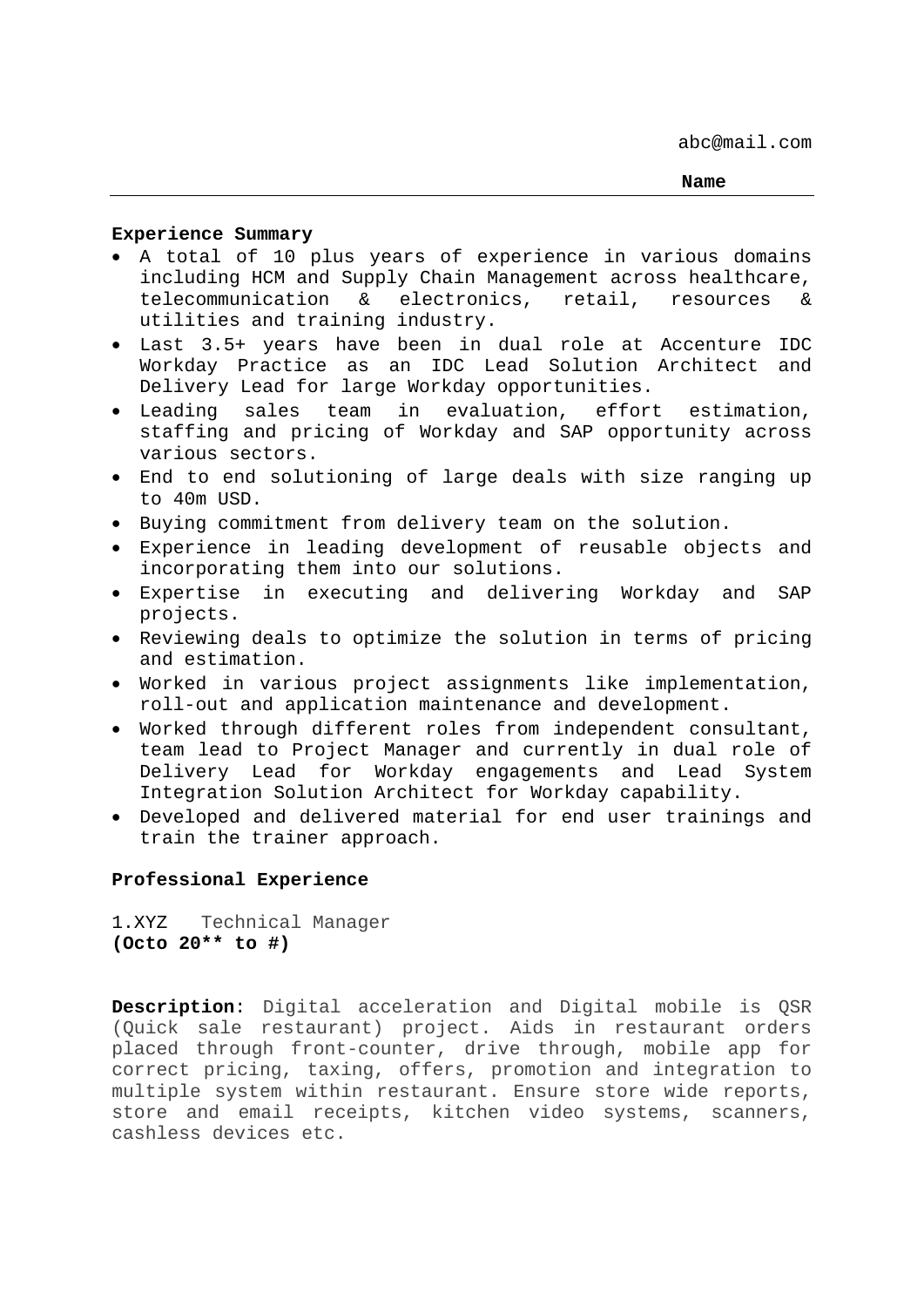## **Roles and Responsibilities:**

- Understand requirements and scope, risk and mitigation plans
- $\ge$  Prepare test strategy, test plan, text execution
- $\triangleright$  Write, enhance, executed automated test case using selenium – Appium framework
- $\triangleright$  Track queries and ensure closure by business analyst / OSC's on timely basis
- $\ge$  Conduct daily team meeting to understand and track daily progress and / or key updates to team
- $>$  Plan team members in three shifts to ensure 100% utilization of labs and mobile devices
- $\ge$  Effort estimations, defect management calls
- Contribute to SOWs, CR's, Procurement requests
- $\ge$  Build the functional knowledge for both the Mobile and New POS application

*Environment:* Android / iOS UI Automator, Fiddler, Selenium-Appium, GIT Lab, xcode, Visual studio code, iOS inspector.

# 2.XYZ *– Project Lead* **June'\*\* – Nov'\*\***

GTDS - "Global Theatrical Distribution Systems" is the end-toend holistic ecosystem. This supports entire theatrical distribution business from sales, planning, booking, release prints, estimated movie grosses and actual box office collection, report processing, settlements, billing/invoicing and cash application. The GTDS was rolled of in multiple territories across the world and has support to multiple languages.

### **Roles and Responsibilities:**

- $\ge$  Leading Data Migration Validation, Functional, Integration and User Acceptance Testing
- $\triangleright$  Facilitating of defect meeting with the developer, BSA, and customers
- Managing parallel releases for multiple territories.
- $\ge$  Daily consolidation and sharing of status report with stakeholders, preparing monthly status deck.
- $\triangleright$  Requirement gathering and facilitation of test case creation and execution
- $\geq$  Onboarding people, Successfully Team mentoring
- Offshore team co-ordination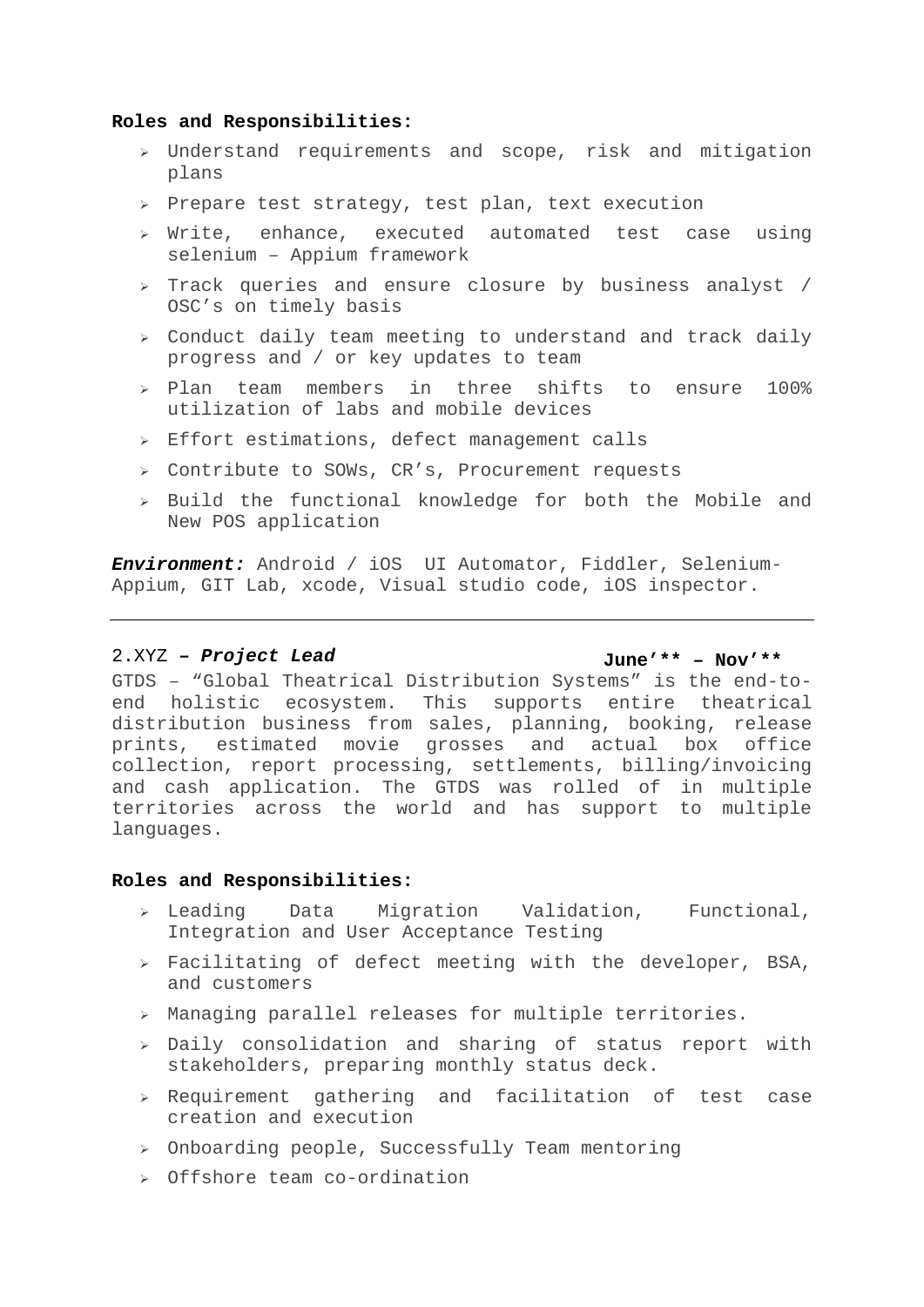$\triangleright$  Create change requests for project enhancement

*Environment:* Web-based application, SQL Server, Selenium and TestNG

# 3.XYZ *– Project Lead* **May'\*\* – Jun'\*\***

AO – Account Origination, Synchrony bank was re-building its account opening process to target a larger group of online customers (both new & existing). The new account opening process was designed in a responsive design to improve its usability. The web customers were able to open online accounts for Savings, Current, CD, and Jumbo CD.

### **Roles and Responsibilities:**

- Functional, Integration, Regression, User Acceptance Testing
- Estimate cycles and resources.
- $>$  Set up a proper communication channel between IT, Business and Call Center representatives
- $\triangleright$  Tracking weekly progress. Facilitation of defect management
- $\geq$  Effective Test data creation
- $\geq$  Successfully Team mentoring

*Environment :* Mobile, Tablet and Desktop different browsers, FIS, Selenium

# 4.XYZ *– Project Lead* **June'\*\* – April'\*\***

WORKDAY Cloud program was comprehensive, integrated projects. Exchange of HCM and Payroll data between Workday Cloud Tenant and various "Upstream and Downstream systems" to cloud. These integrations are ADP, Fidelity, HRDC Indicative; Payroll, PeopleSoft, TALX, Open Text, Service Now, Corp Directory etc. for Time warner employees.

Major Achievements includes following

Promoted 13 Integrations including critical integrations such as Payroll; HRDC Indicative Data, ADP, TALX, Open Text, Service Now, Corp directory, PeopleSoft, Fidelity etc. Workday cloud 20 Upgrade with ecosystem integrations. Workday cloud 21 Upgrade with ecosystem integration and Change Job business processes & Pay Slip Re-design.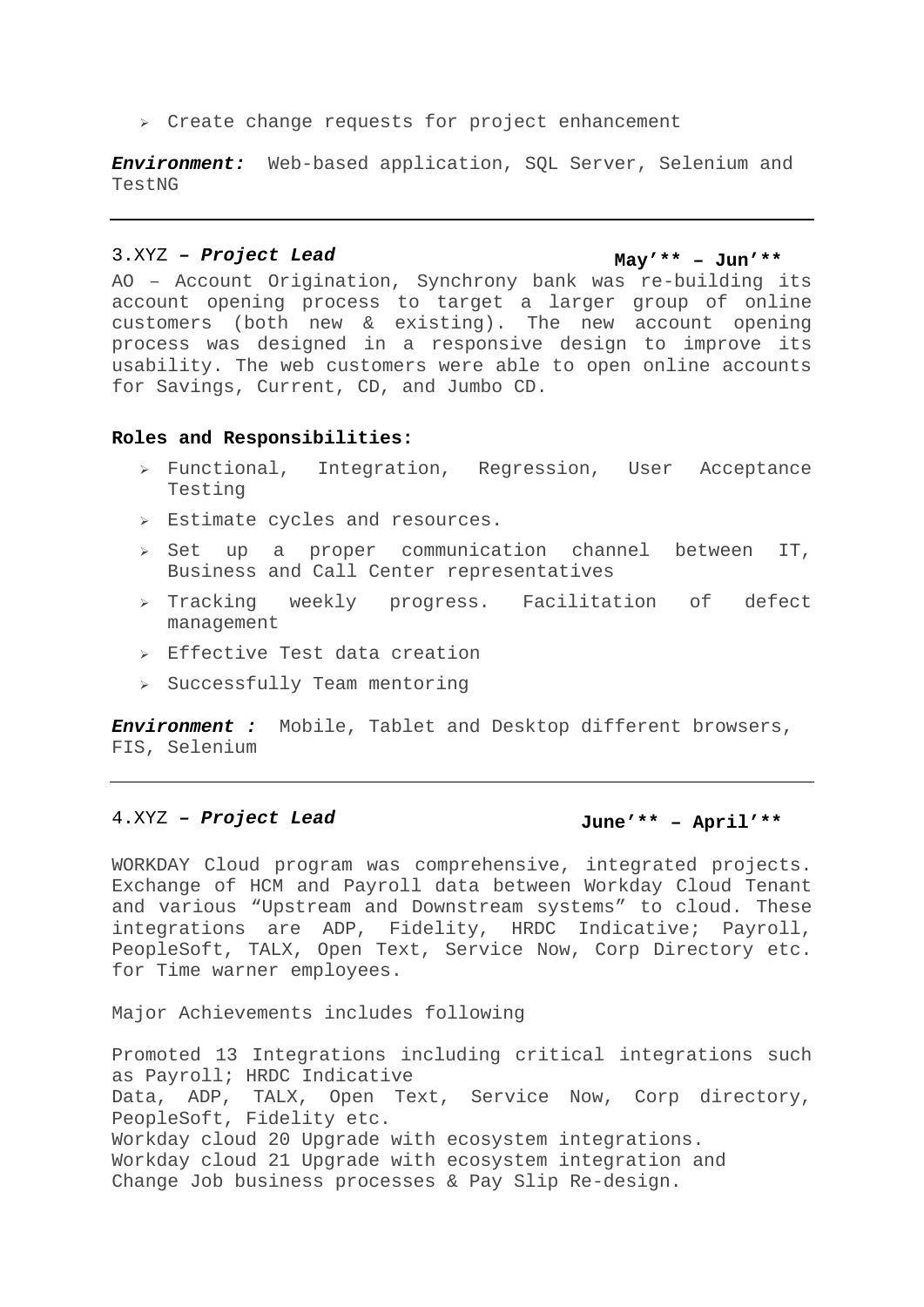A well-integrated Workday Cloud Ecosystem enables a variety of Upstream and downstream applications to be performed more accurately and efficiently.

# **Roles and Responsibilities**:

- Formed offshore project team, Established Testing process, Leveraged Testing tools
- $\ge$  Co-ordinate with Offshore team for all day to day testing activities
- $\ge$  Functional Test, Integration Test, Regression Test for major and minor Workday Cloud upgrade with 3 Inbound and 10 outbound integrations.
- $\ge$  Set up a proper communication channel between the customer and offshore team,
- $\triangleright$  Tracking weekly status activities with WSR. Also sharing it with Customer management.
- $\ge$  Establish a defect management process with leveraging industry standard tools.
- Establish process to co-ordinate test data between Business and Technical Team.
- $\ge$  Participate / helped in End to End Workday Implementation Project Plan.
- Mentored offshore team successfully for new business domain (HCM, Payroll and cloud technology (Workday).
- $\ge$  Knowledge sharing session with offshore on a timely basis.

**Environment**: Workday Cloud, ETL

# 5.XYZ – Team Lead **Octo<sup>'\*\*</sup> – May'\*\***

ESC program is comprehensive, integrated projects dedicated to distributing highly accurate information about customer electricity usage.

A well-deployed advanced metering infrastructure enables a variety of utility applications to be performed more accurately and efficiently, including time-differentiated tariffs, demand response, outage detection, theft detection, network optimization and market operations.

**NMS** – Network Meter management System, which aids in smart meter network monitoring. It helps ping smart meters and check the meter status. Smart meters can be pinged as single meter by meter number or multiple meters based on configuration / application group. If meter pings receive successfully then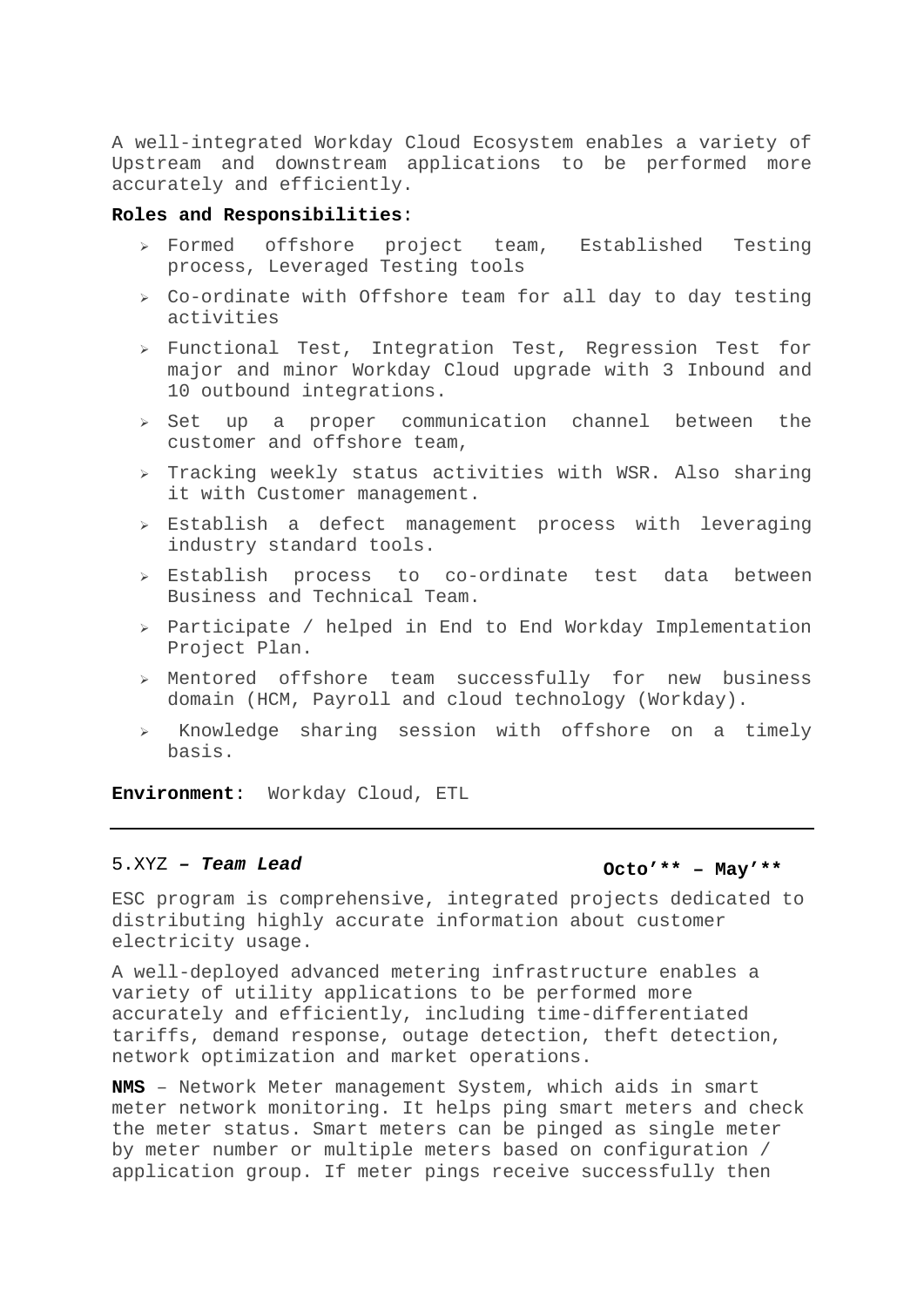meter's health is good. NMS also used to do status check of performance jobs running on smart meter. NMS help us to get data of non responding meters / not read sending meters. NMS gives details of nightly running jobs completion status.

**MDMS** – Meter data management system. Helps to store smart meter reads in MDMS after every 15 or 30 minutes time interval. MDMS helps to validate and verify missing smart meter reads. For missing meter reads, MDMS allows to trigger jobs for meter reading. If meters are not sending meter reads after multiple retry then MDMS used to calculate meter reads based on historical data.

## **Roles and Responsibilities:**

- $\ge$  End to End testing execution and coordination with client, business
- $\triangleright$  Validate the interfaces between the legacy system (CSS) and MDMS
- $\triangleright$  Validate the interfaces between the NMS and MDMS
- $\ge$  Report and maintain system testing reports on day to day basis
- $\rightarrow$  Work on client notifications like deleting the incorrect reads of the meter and removing the meters from interrogation requests
- $\ge$  Support the system downtimes by providing the MDM data load catch up Plans. Also monitor and work to catch up the system due to this Downtime.
- $\ge$  Keep all the troubleshooting procedures documented so that the Knowledge is shared across different teams and reused in defect Testing.

*Environment :* MDMS, NMS, ETL, Rational Clear Quest, Rational Clear Case

# 6.XYZ*– Team Lead* **March'\*\* – Sept'\*\***

XYZ is an automated IDG (Independent distribution group) compensation system which provides aid to business users with web interface to view /update policy, employee, commission, comp rule information, region information along with several reports. The iComp calculates compensation based on formulas provided by IDG Finance business. iComp application is integrated with the Enterprise Security System (ESS a.k.a. IBSE) to provide application log-in security & user roles.

Processing of commissions for the IDG Sales Organization's three lines of business, annuity, life and long term care. This application will segregate IDG HR and IDG Finance's